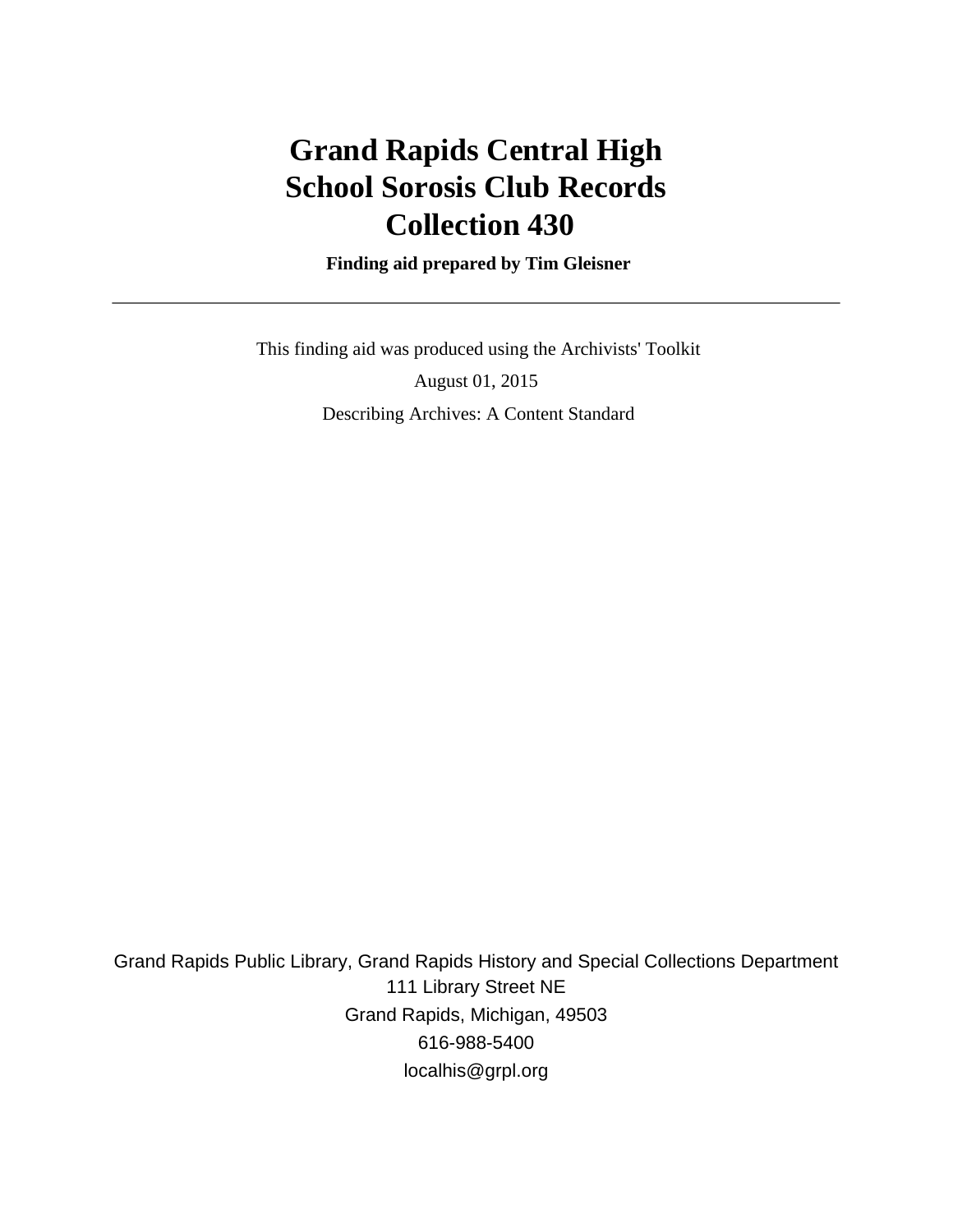## **Table of Contents**

 $\overline{\phantom{a}}$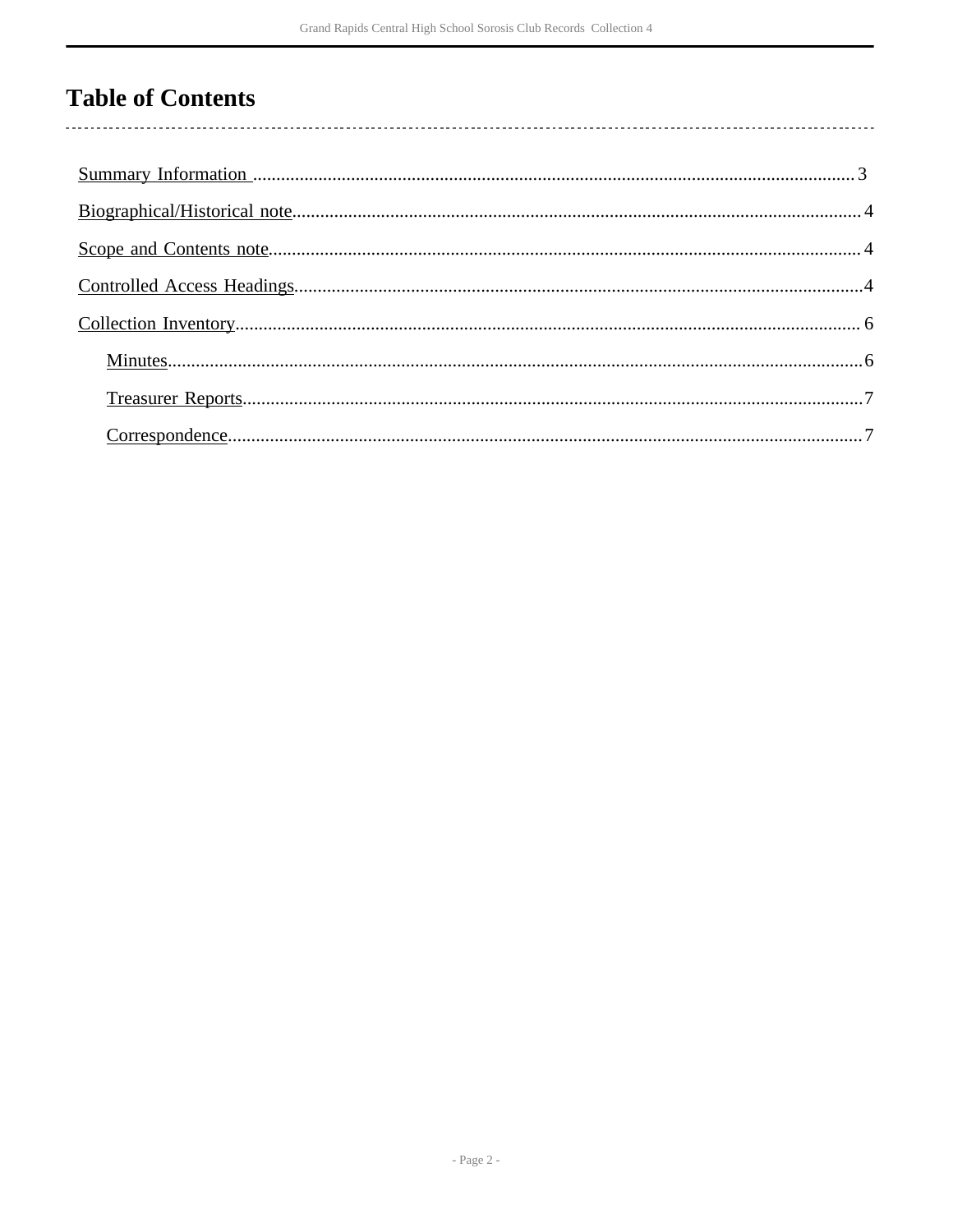# <span id="page-2-0"></span>**Summary Information**

| <b>Repository</b> | Grand Rapids Public Library, Grand Rapids History and Special<br><b>Collections Department</b> |
|-------------------|------------------------------------------------------------------------------------------------|
| <b>Title</b>      | Sorosis Club Records                                                                           |
| Date [inclusive]  | 1910-1979                                                                                      |
| <b>Extent</b>     | 1.0 Linear feet                                                                                |
| Language          | English                                                                                        |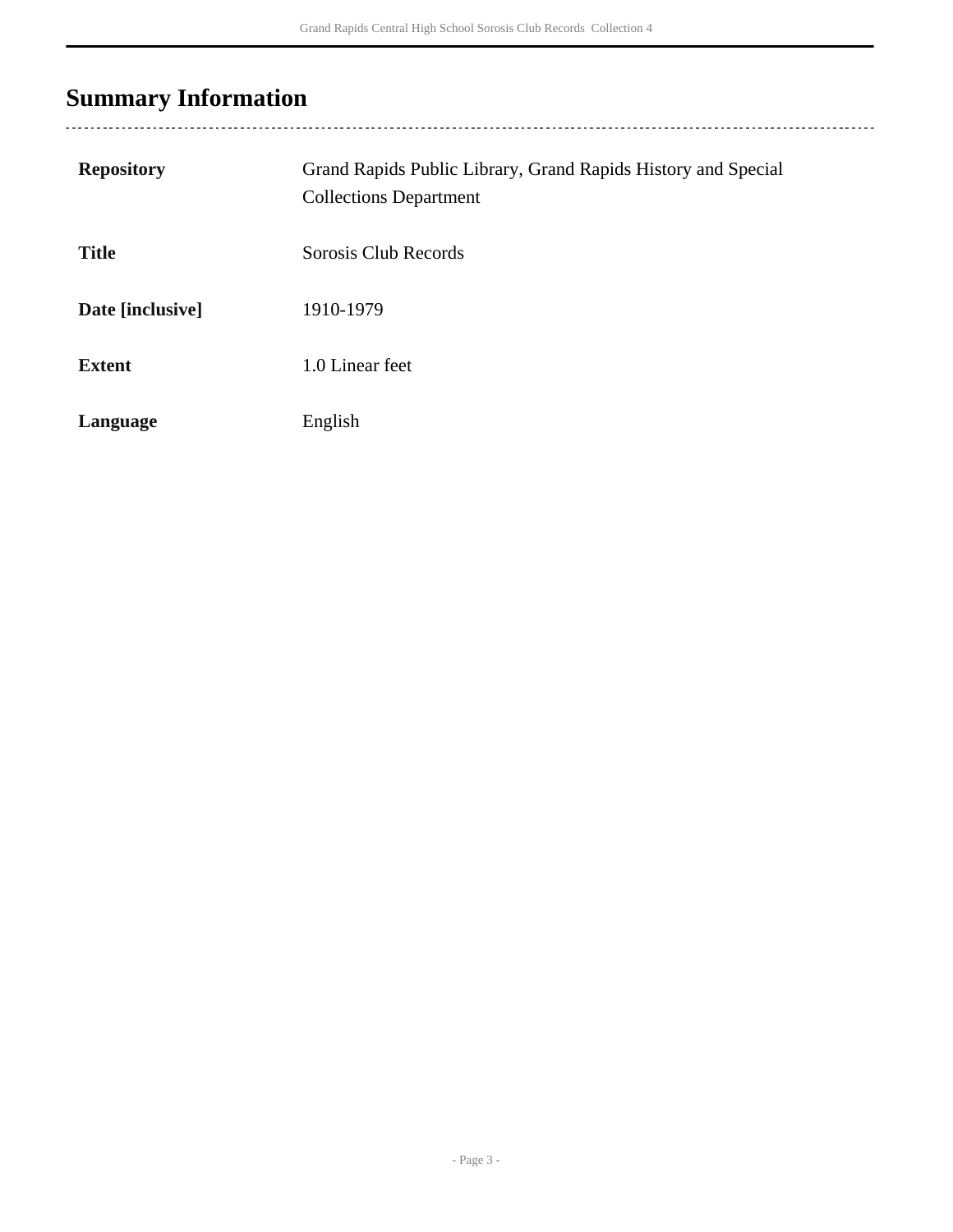## <span id="page-3-0"></span>**Biographical/Historical note**

The original idea for the Sorosis Club came from a faculty member of Grand Rapids Central High School named Agnes Ginn. She served as the original sponsor for the club at Central High School. Twentyone students were invited to memberhsip in 1909. The club considered itself a literary society. It's membership consisted of female students who had achieved high academic standing in English. After graduating from Central High School this group then changed it's name to Alumnae Sorosis of Central High School. The group would then meet monthly in a member's residence, usually with 15-25 members in attendance, until 1979.

### <span id="page-3-1"></span>**Scope and Contents note**

The materials within the Sorosis Club Records Collection consists of print materials that span most of the 20th Century. The bulk of the material is made up of the minutes of the club staring in 1909 and ending in 1979. These Minute Books are divided between Senior Sorosis Minute Books and Alumnae Sorosis Minute Books. The Senior Sorosis Books cover the time period when the women were students at Central High School The Alumnae Sorosis Books cover the time period after the students left Grand Rapids Central High School.

The second part of the collection is primarily made up of corrsepondence of club members. This part of the collection also spans most of the 20th Century.

### **Administrative Information**

#### **Publication Information**

Grand Rapids Public Library, Grand Rapids History and Special Collections Department

### <span id="page-3-2"></span>**Controlled Access Headings**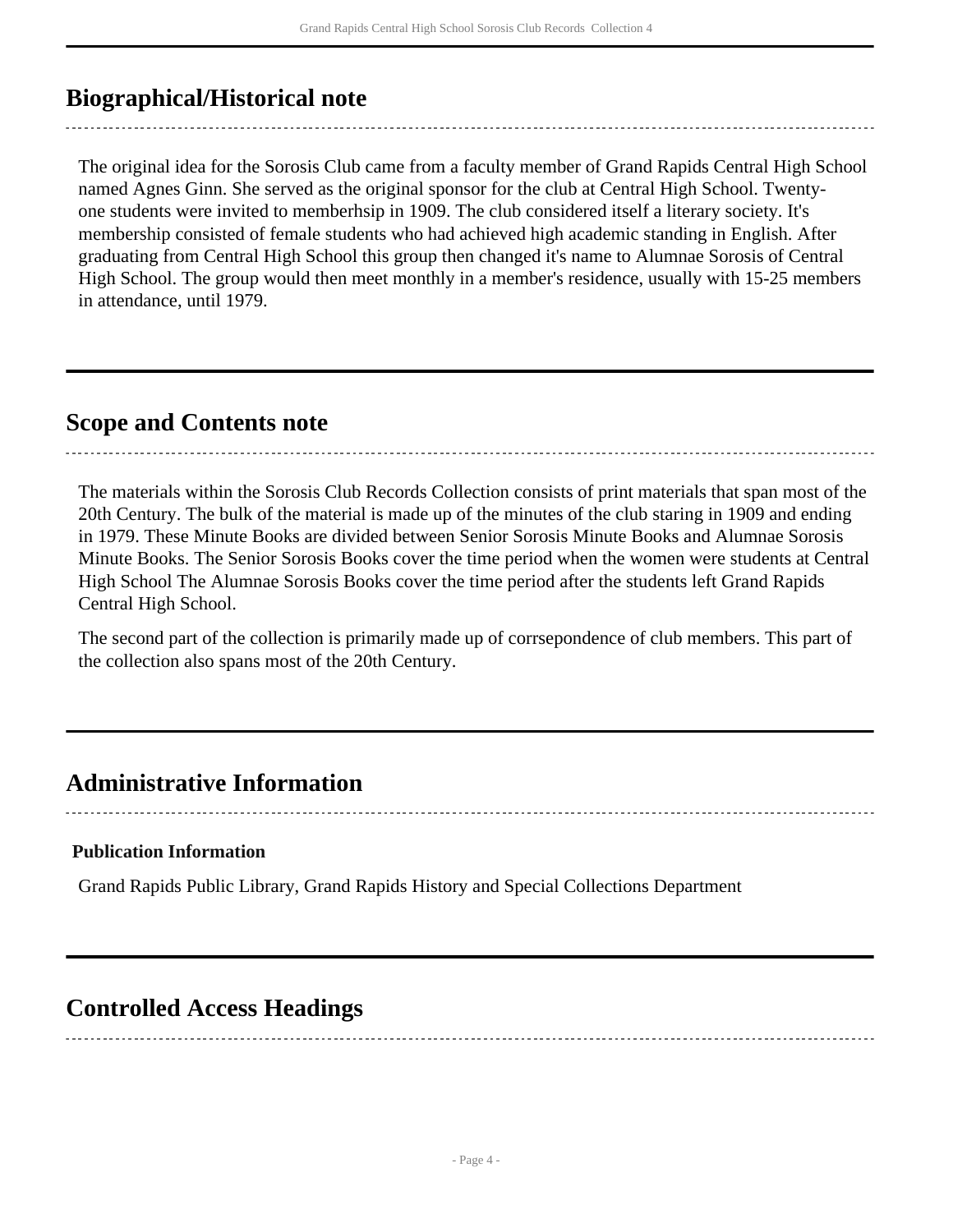### **Geographic Name(s)**

• Grand Rapids (Mich.) -- History -- 20th Century

### **Subject(s)**

- Clubs -- Michigan -- Grand Rapids
- Women -- Michigan -- Grand Rapids -- Societies and clubs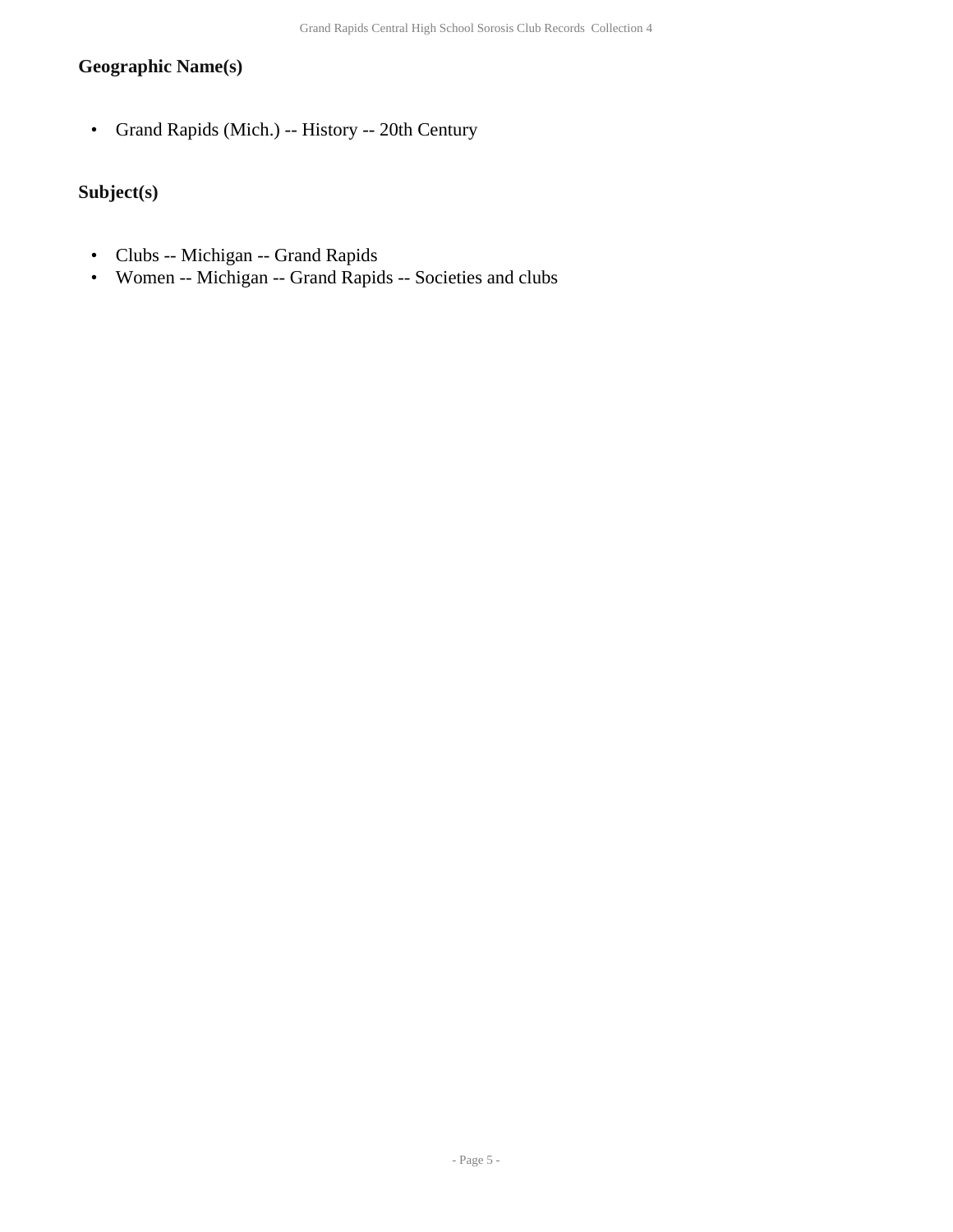## <span id="page-5-0"></span>**Collection Inventory**

<span id="page-5-1"></span>

|                                        | <b>Box</b>   | Folder         |
|----------------------------------------|--------------|----------------|
| Membership Roster 1933                 | $\mathbf{1}$ | 10             |
| 1968 Sixtieth Reunion Materials        | $\mathbf{1}$ | 13             |
| <b>Minutes</b>                         |              |                |
|                                        | <b>Box</b>   | Folder         |
| Senior Sorosis Minutes Book 1910-1919  | $\mathbf 1$  | $\mathbf 1$    |
| Alumnae Sorosis Minutes Book 1916-1930 | $\mathbf{1}$ | $\overline{2}$ |
|                                        |              | <b>Box</b>     |
| Alumnae Sorosis Minutes Book 1949-1959 |              | $\mathbf{1}$   |
| Alumnae Sorosis Minutes Book 1930-1935 |              | $\mathbf{1}$   |
| Alumnae Sorosis Minutes Book 1935-1949 |              | $\mathbf{1}$   |
| Alumnae Sorosis Minutes Book 1959-1962 |              | $\mathbf{1}$   |
| Alumnae Sorosis Minutes Book 1966-1979 |              | $\mathbf{1}$   |
|                                        | <b>Box</b>   | Folder         |